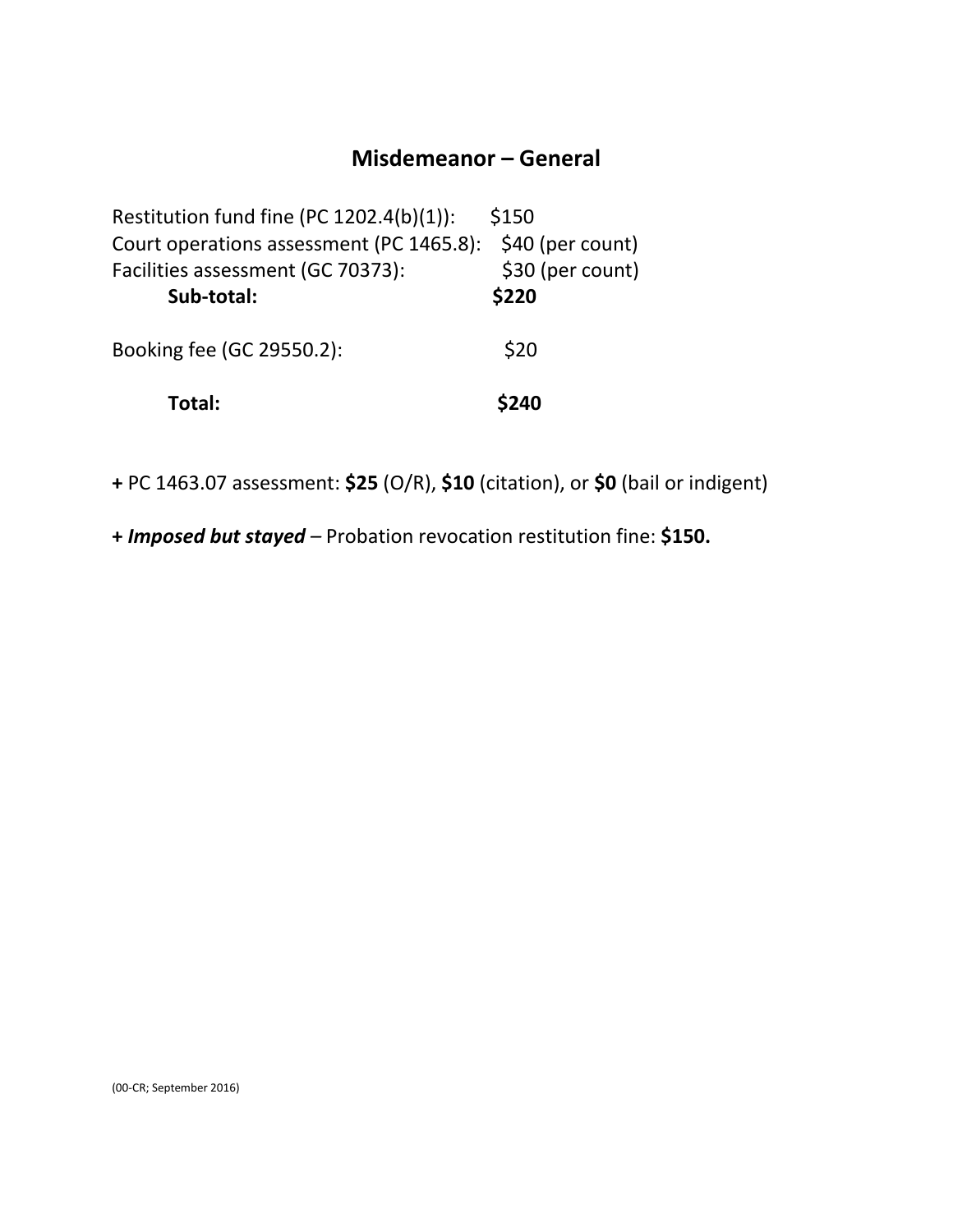# **Misdemeanor – Theft-Related**

| Restitution fund fine (PC 1202.4(b)(1)): | \$150            |
|------------------------------------------|------------------|
| Court operations assessment (PC 1465.8): | \$40 (per count) |
| Facilities assessment (GC 70373):        | \$30 (per count) |
| Sub-total:                               | \$220            |
| Booking fee (GC 29550.2):                | \$20             |
| PC 1202.5 (theft-related) fine, with     | \$10             |
| Penalty assessments totaling 310%:       |                  |
| PC 1464                                  | \$10             |
| GC 76104.6                               | \$1              |
| GC 76104.7                               | \$4              |
| GC 76000                                 | \$7              |
| GC 76000.5                               | \$2              |
| GC 70372(a)                              | \$5              |
| PC 1465.7                                | \$2              |
| Total:                                   | \$281            |

**+** PC 1463.07 assessment: **\$25** (O/R), **\$10** (citation), or **\$0** (bail or indigent)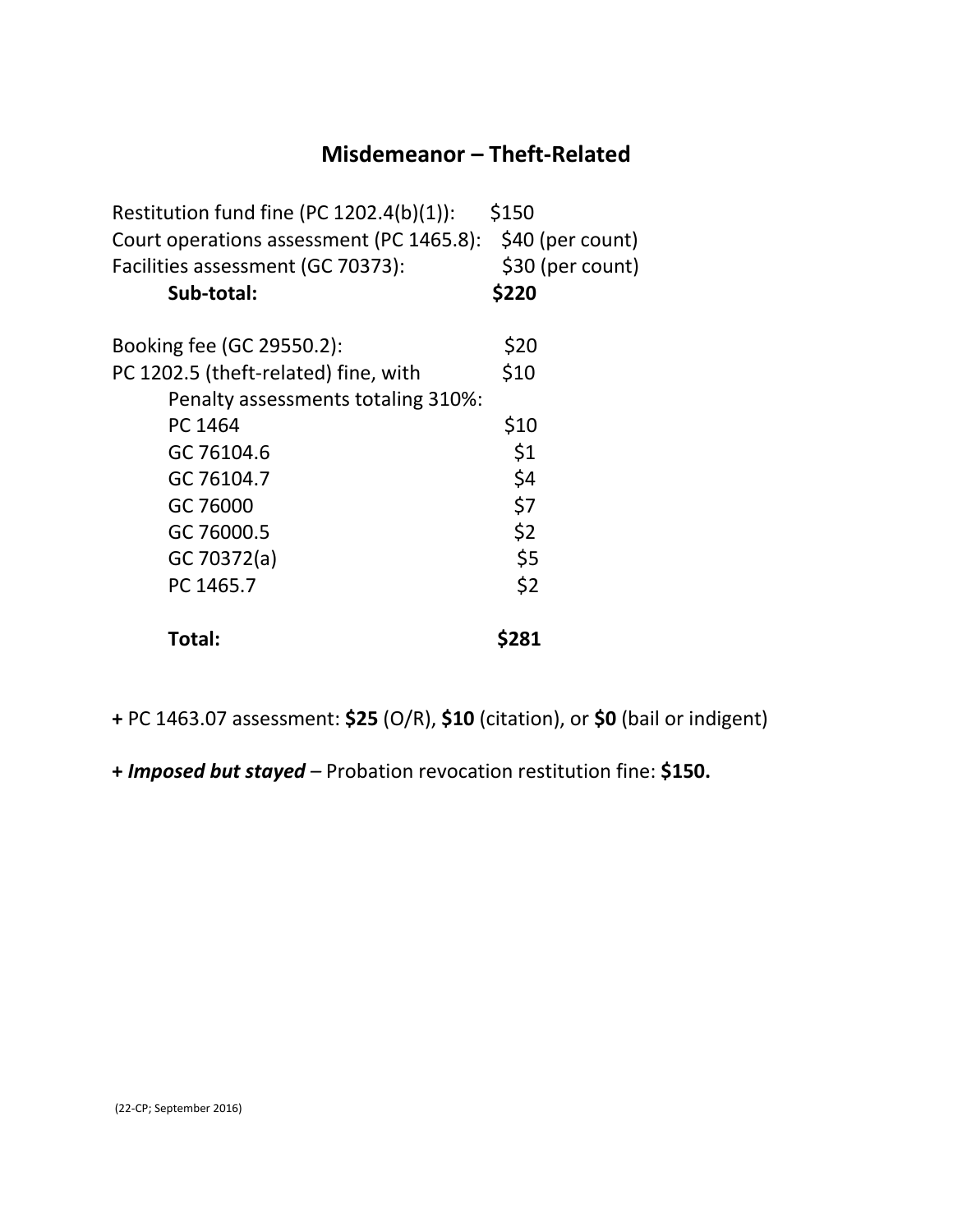# **Misdemeanor DUI Fines & Fees**

| Restitution fund fine (PC $1202.4(b)(1)$ ): | \$150            |
|---------------------------------------------|------------------|
| Court operations assessment (PC 1465.8):    | \$40 (per count) |
| Facilities assessment (GC 70373):           | \$30 (per count) |
| Base fine, with                             | \$390            |
| Penalty assessments totaling 310%:          |                  |
| PC 1464                                     | \$390            |
| GC 76104.6                                  | \$39             |
| GC 76104.7                                  | \$156            |
| GC 76000                                    | \$273            |
| GC 76000.5                                  | \$78             |
| GC 70372(a)                                 | \$195            |
| PC 1465.7                                   | \$78             |
| Emergency response fee (GC 76000.10(c):     | \$4 (per count)  |
| Sub-total:                                  | \$1,823          |
| Booking fee (GC 29550.2):                   | \$20             |
| Alcohol education fine (VC23645):           | \$50             |
| Alcohol assessment program fee (VC 23649):  | \$100            |
| Crime lab fee (PC1463.14(b)):               | \$50             |
| Night court fee (VC 42006):                 | \$1              |
| Total:                                      | \$2,044          |

**+** PC 1463.07 assessment: **\$25** (O/R), **\$10** (citation), or **\$0** (bail or indigent)

**+** *Imposed but stayed –* Probation revocation restitution fine: **\$150.**

(01-DUI; September 2016)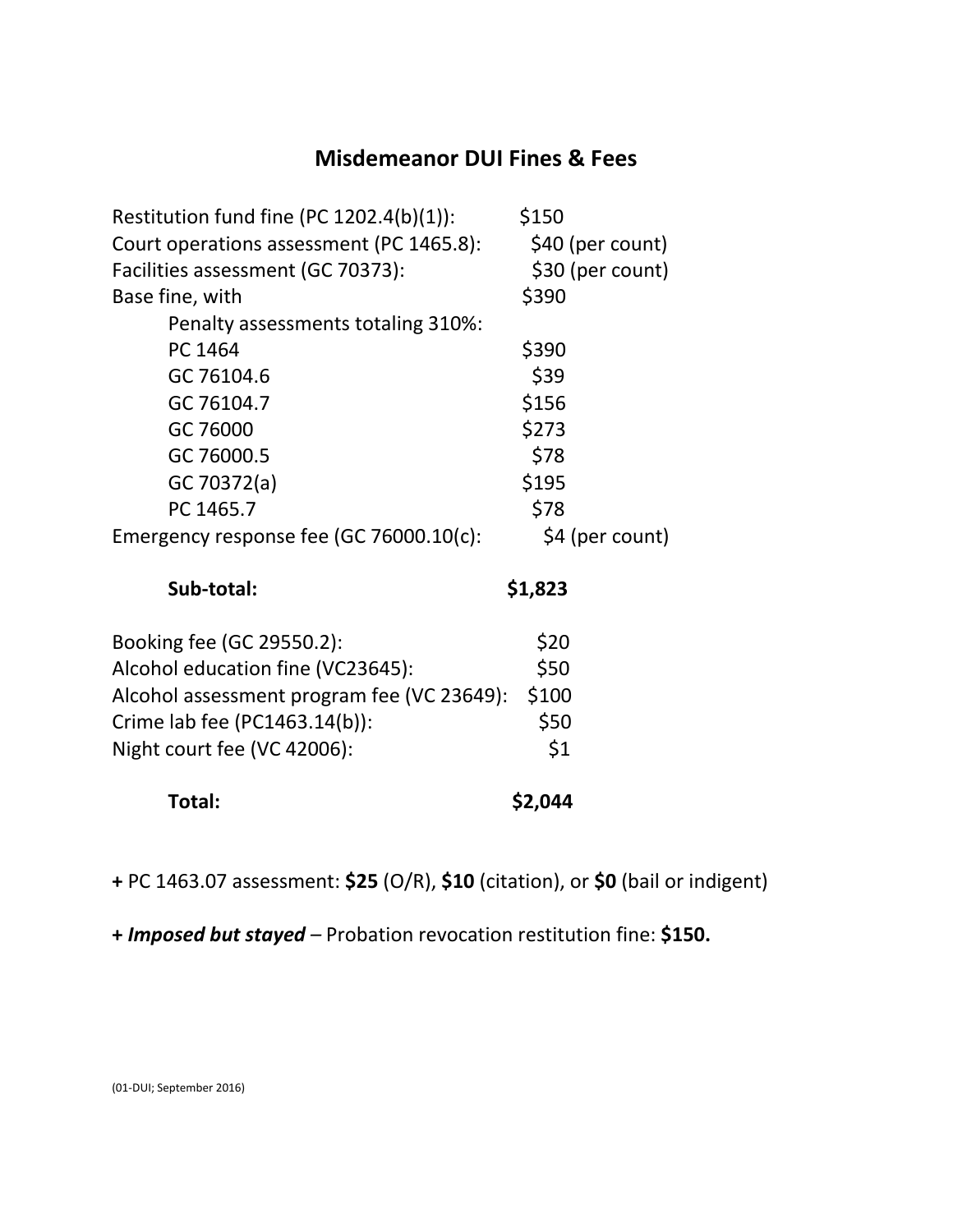# **Wet Reckless Fines & Fees**

| Restitution fund fine (PC $1202.4(b)(1)$ ):      | \$150            |
|--------------------------------------------------|------------------|
| Court operations assessment (PC 1465.8):         | \$40 (per count) |
| Facilities assessment (GC 70373):                | \$30 (per count) |
| Base fine, with                                  | \$145            |
| Penalty assessments exceeding 310%:              |                  |
| PC 1464                                          | \$150            |
| GC 76104.6                                       | \$15             |
| GC 76104.7                                       | \$60             |
| GC 76000                                         | \$105            |
| GC 76000.5                                       | \$30             |
| GC 70372(a)                                      | \$75             |
| PC 1465.7                                        | \$29             |
| Emergency response fee:                          | \$4 (per count)  |
| Sub-total:                                       | \$833            |
| Booking fee (GC 29550.2):                        | \$20             |
| Alcohol assessment program fee (VC 23649): \$100 |                  |
| Night court fee:                                 | \$1              |
| Total:                                           | \$954            |

**+** PC 1463.07 assessment: **\$25** (O/R), **\$10** (citation), or **\$0** (bail or indigent)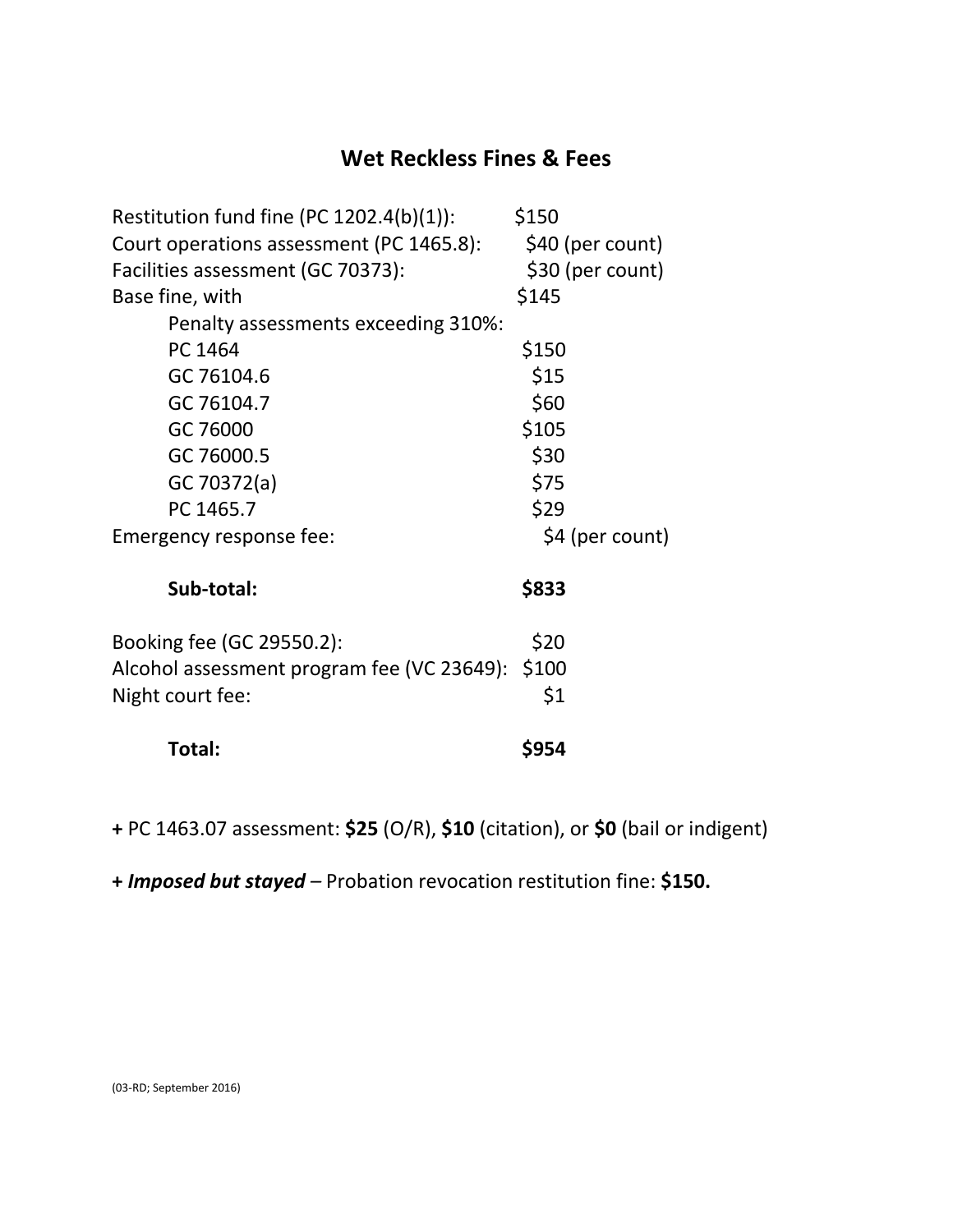### **Misdemeanor – Domestic Violence**

| Total:                                                          | <b>\$740</b>              |
|-----------------------------------------------------------------|---------------------------|
| Booking fee (GC 29550.2):<br>Domestic violence fund (1203.097): | \$20<br>\$500             |
| Facilities assessment (GC 70373):<br>Sub-total:                 | \$30 (per count)<br>\$220 |
| Court operations assessment (PC 1465.8):                        | \$40 (per count)          |
| Restitution fund fine (PC 1202.4(b)(1)):                        | \$150                     |

**+** PC 1463.07 assessment: **\$25** (O/R), **\$10** (citation), or **\$0** (bail or indigent)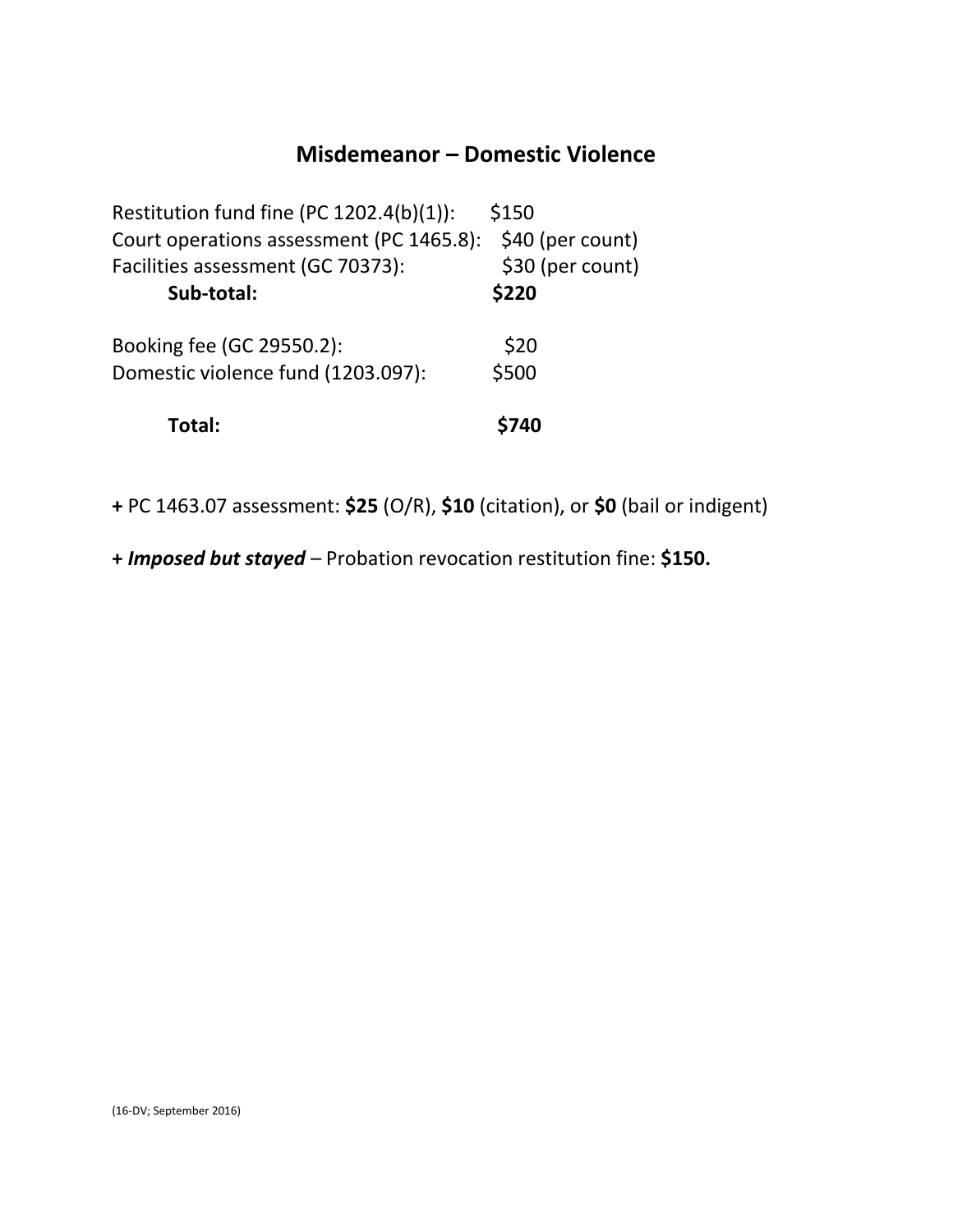# **Misdemeanor – Drugs**

| \$150<br>\$40 (per count)<br>\$30 (per count)<br>\$50 (per count) |
|-------------------------------------------------------------------|
| \$270                                                             |
| \$20                                                              |
| \$150 (per count)                                                 |
| \$70                                                              |
|                                                                   |
| \$70                                                              |
| \$7                                                               |
| \$28                                                              |
| \$49                                                              |
| \$14                                                              |
| \$35                                                              |
| \$14                                                              |
|                                                                   |

**Total: \$290** (for HS 11550) or **\$727** (most other misdemeanors)

**+** PC 1463.07 assessment: **\$25** (O/R), **\$10** (citation), or **\$0** (bail or indigent)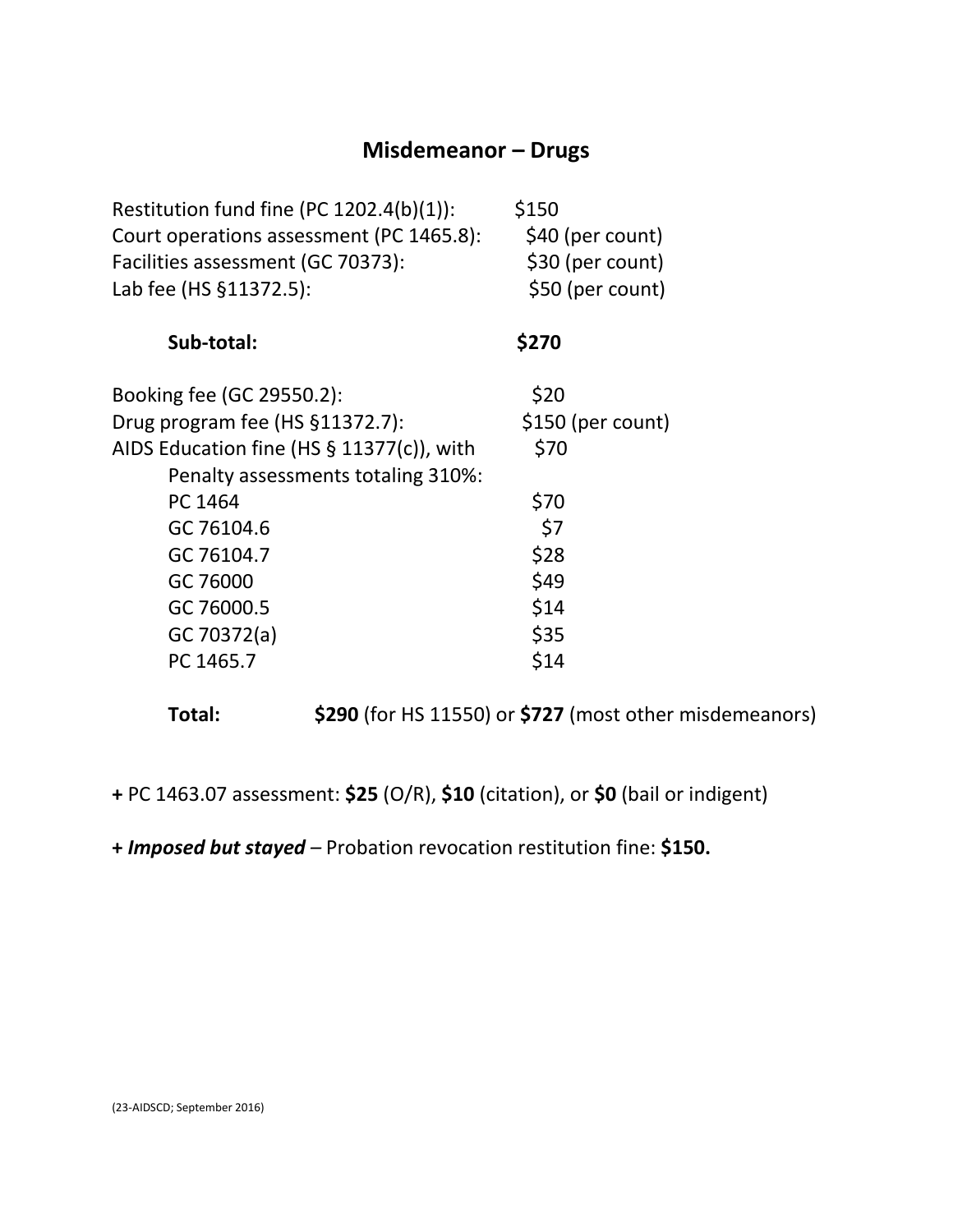# **Misdemeanors Requiring Penal Code § 290 Registration**

| Restitution fund fine (PC $1202.4(b)(1)$ ):<br>Court operations assessment (PC 1465.8): | \$150<br>\$40 (per count) |
|-----------------------------------------------------------------------------------------|---------------------------|
| Facilities assessment (GC 70373):                                                       | \$30 (per count)          |
| Sub-total:                                                                              | \$220                     |
| Booking fee (GC 29550.2):                                                               | \$20                      |
| PC § 290 fine (PC § 290.3), with                                                        | \$300 (for first offense) |
| Penalty assessments totaling 310%:                                                      |                           |
| PC 1464                                                                                 | \$300                     |
| GC 76104.6                                                                              | \$30                      |
| GC 76104.7                                                                              | \$120                     |
| GC 76000                                                                                | \$210                     |
| GC 76000.5                                                                              | \$60                      |
| GC 70372(a)                                                                             | \$150                     |
| PC 1465.7                                                                               | \$60                      |
| Total:                                                                                  | \$1,470                   |

**+** PC 1463.07 assessment: **\$25** (O/R), **\$10** (citation), or **\$0** (bail or indigent)

**+** *Imposed but stayed –* Probation revocation restitution fine: **\$150.**

The PC § 290 fine for a second or **subsequent offense** is \$500, with penalty assessments proportionately higher so that the total fine is **\$2,290**.

(00-PC290; September 2016)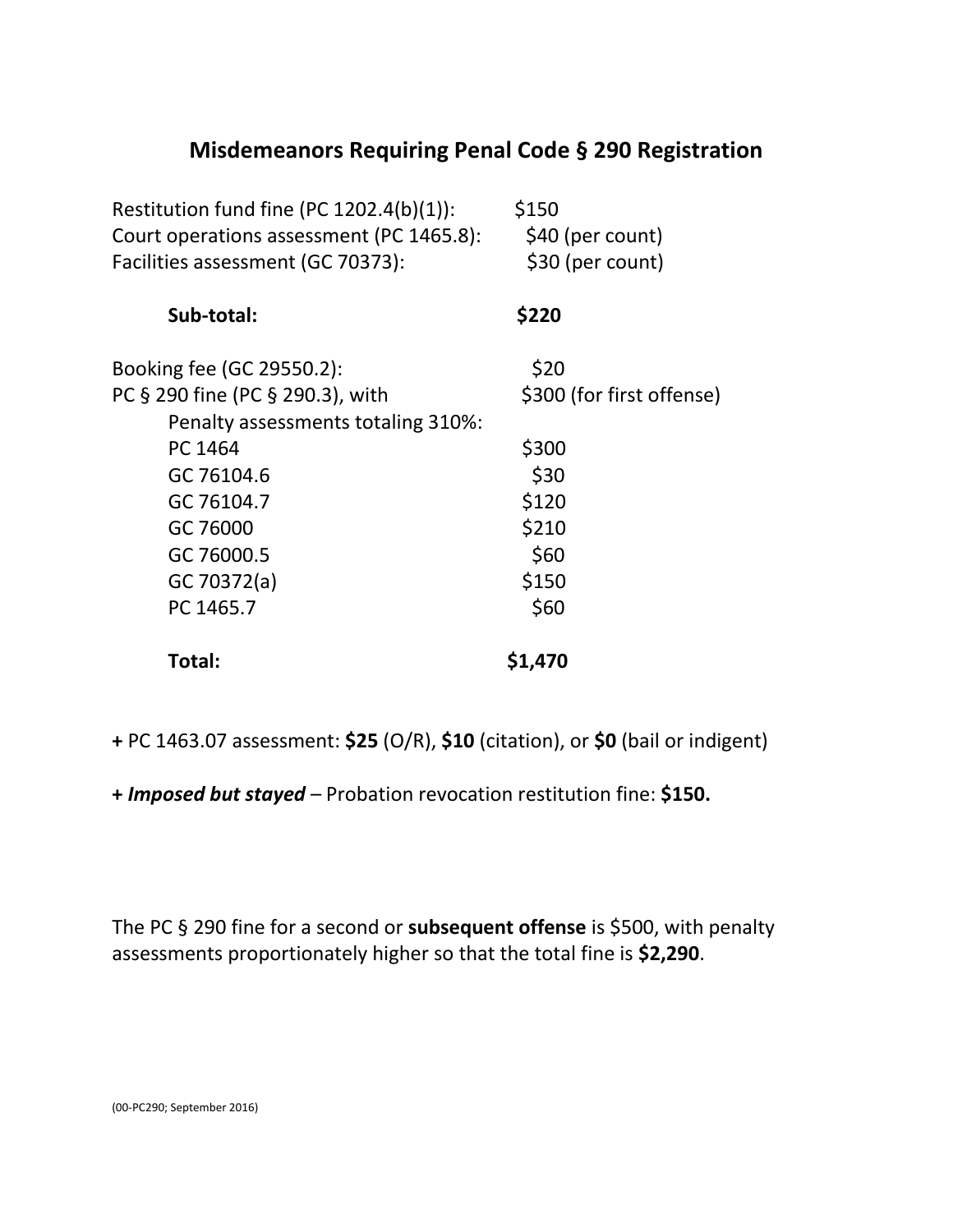# **Vehicle Code Section 14601 to 14601.5**

| Restitution fund fine (PC $1202.4(b)(1)$ ): | \$150            |
|---------------------------------------------|------------------|
| Court operations assessment (PC 1465.8):    | \$40 (per count) |
| Facilities assessment (GC 70373):           | \$30 (per count) |
| Emergency response fee:                     | \$4 (per count)  |
| Sub-total:                                  | \$224            |
| Booking fee (GC 29550.2):                   | \$20             |
| Night court fee:                            | \$1              |
| Base fine (VC § 14601(b)), with             | \$300            |
| Penalty assessments totaling 310%:          |                  |
| PC 1464                                     | \$300            |
| GC 76104.6                                  | \$30             |
| GC 76104.7                                  | \$120            |
| GC 76000                                    | \$210            |
| GC 76000.5                                  | \$60             |
| GC 70372(a)                                 | \$150            |
| PC 1465.7                                   | \$60             |
| Total:                                      | \$1,475          |

**+** PC 1463.07 assessment: **\$25** (O/R), **\$10** (citation), or **\$0** (bail or indigent)

**+** *Imposed but stayed –* Probation revocation restitution fine: **\$150.**

The base fine for a second or **subsequent offense** is \$500, with penalty assessments proportionately higher so that the total fine is **\$2,295**.

(09-VC14601; September 2016)